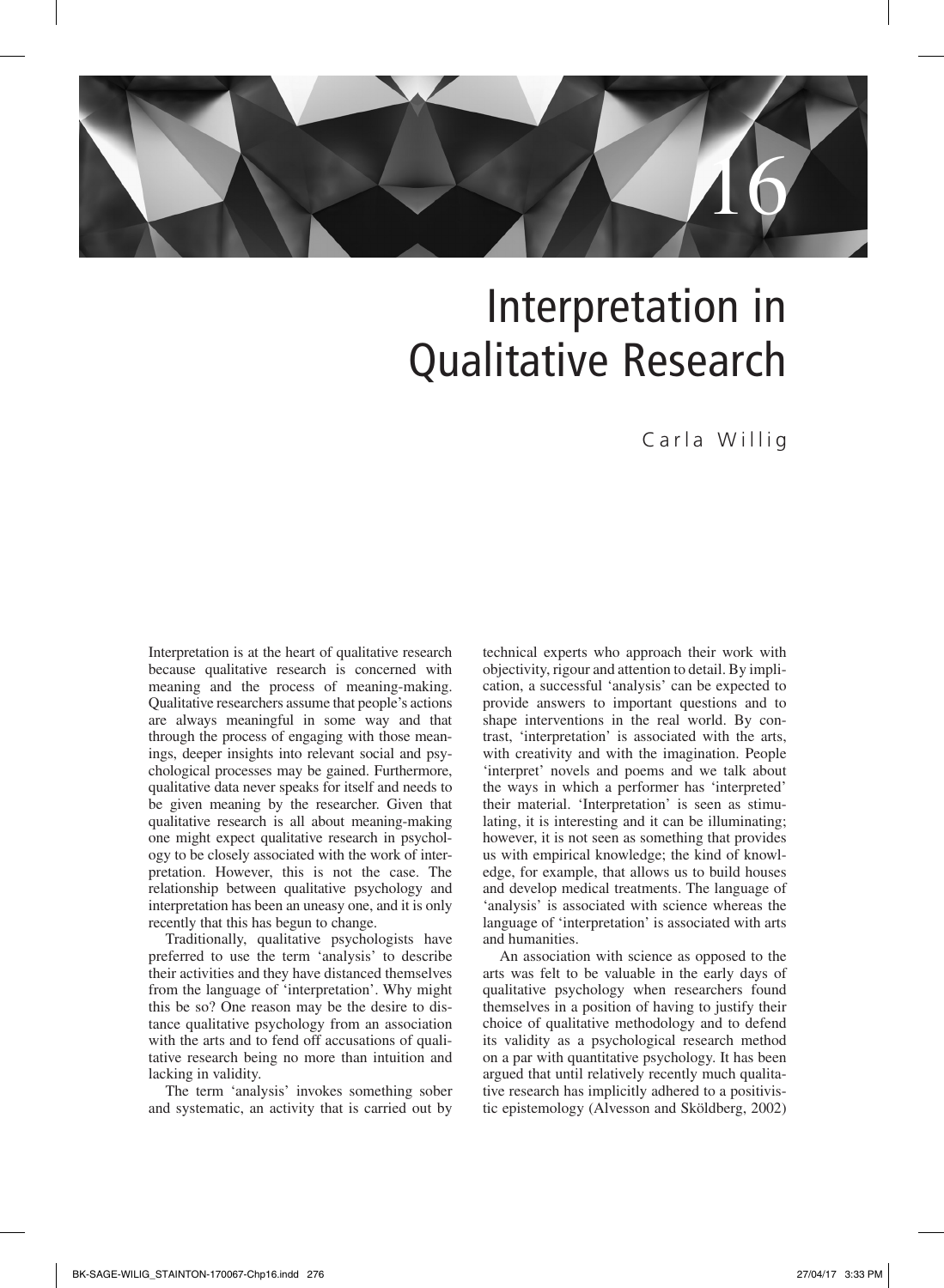which has meant that researchers were reluctant to move beyond taking data at face value, focusing instead on the careful and systematic categorisation of the data into 'themes' which were hierarchically organised and then presented as 'findings'. Within this framework, interpretation is not an acknowledged part of the process of analysing data and, as we noted in the first edition of this Handbook, anything resembling explicit interpretation '(…) does not enter the picture until the very end, when the "findings" are reflected upon in the discussion section of the report' (Willig and Stainton Rogers, 2008: 8). As a result, 'analysis' became the preferred term to describe qualitative research activities in psychology.

The second reason why qualitative researchers may have been wary of the language of interpretation is to do with their commitment to 'giving voice' to research participants. Qualitative psychology grew out of an understanding that the psychological knowledge which had been accumulated over the years was not simply a reflection of reality, an objective assessment of how people function. Rather that it was an edifice of theoretical and empirical work which was grounded in a particular tradition of pre-existing knowledge and expectations and which reflected, rather than challenged, basic assumptions about people which circulated in society at a particular time (see Gergen, 1973). Qualitative psychology's roots in the critique of positivist psychology and its commitment to the idea that qualitative research is there to 'give voice' to those who had been excluded from traditional psychological research (such as women, ethnic minorities, disabled people; that is, those who are in one way or another marginalised or socially excluded) mean that qualitative psychologists are highly sensitive to the dangers associated with the imposition of pre-conceived theoretical formulations upon research participants' experience. Within this context interpretation can be seen to carry the risk of distorting or silencing the voices of research participants by the way in which interpretative researchers bring their own ideas, theories and perspectives to bear on the accounts obtained in the study.

In 2008, in the introduction to the first edition of this Handbook we noted that qualitative psychology had been witnessing a 'turn to interpretation' (Willig and Stainton Rogers, 2008). In recent years, this interpretative turn has continued to gather momentum, giving rise to the publication of increasingly sophisticated qualitative analyses which engage with interpretation explicitly and unapologetically. At the same time, whilst the value of interpretation is more widely recognised, ongoing methodological discussions around the challenges and opportunities inherent in different approaches to interpretations ensure that qualitative psychologists continue to be mindful of the importance of reflexivity and the researcher's ethical responsibility in any interpretative act.

This chapter is concerned with qualitative psychology's relationship with interpretation. It identifies different approaches to interpretation and looks at how the most widely used qualitative methods make use of these. It also comments on the ethics of interpretation and reflects on ways in which interpretative research may be evaluated (a more detailed discussion of the use of interpretation in qualitative psychology and the issues raised in this chapter can be found in Willig, 2012). The chapter concludes with a review of recent developments in qualitative psychology which provide new interpretative challenges. These include pluralism, binocularity and the use of metasynthesis.

# Approaches to interpretation

The term interpretation was originally used to refer to the activity of making sense of particularly difficult or obscure documents which had been revered and held sacred for a very long time, such as mythical or religious writings. Interpretation became necessary because these ancient texts did not make obvious sense to contemporary audiences. In order for these texts to continue to play their traditional role within a culture, they needed to be made relevant again through the act of interpretation (see Sontag (1994: 6). The meaning of the term interpretation (or 'hermeneutics') was later extended to refer to any activity that sought to elucidate the meaning of a written text and applied across disciplines covering the interpretation of the law (legal hermeneutics), interpretation of the bible (biblical hermeneutics) and interpretation of the classics (philological hermeneutics). Eventually, interpretation began to be understood as a generalised human endeavour ('universal hermeneutics') and it was proposed that interpretation comes into play whenever we try to understand spoken or written language or, indeed, any human acts (see Schmidt, 2006, for an excellent introduction to 'hermeneutics').

#### *Two Forms of Interpretation*

Ricoeur (1970, 1996) suggested that there are two kinds of hermeneutics:

a 'hermeneutics of empathy (meaningrecollection)' where interpretation proceeds from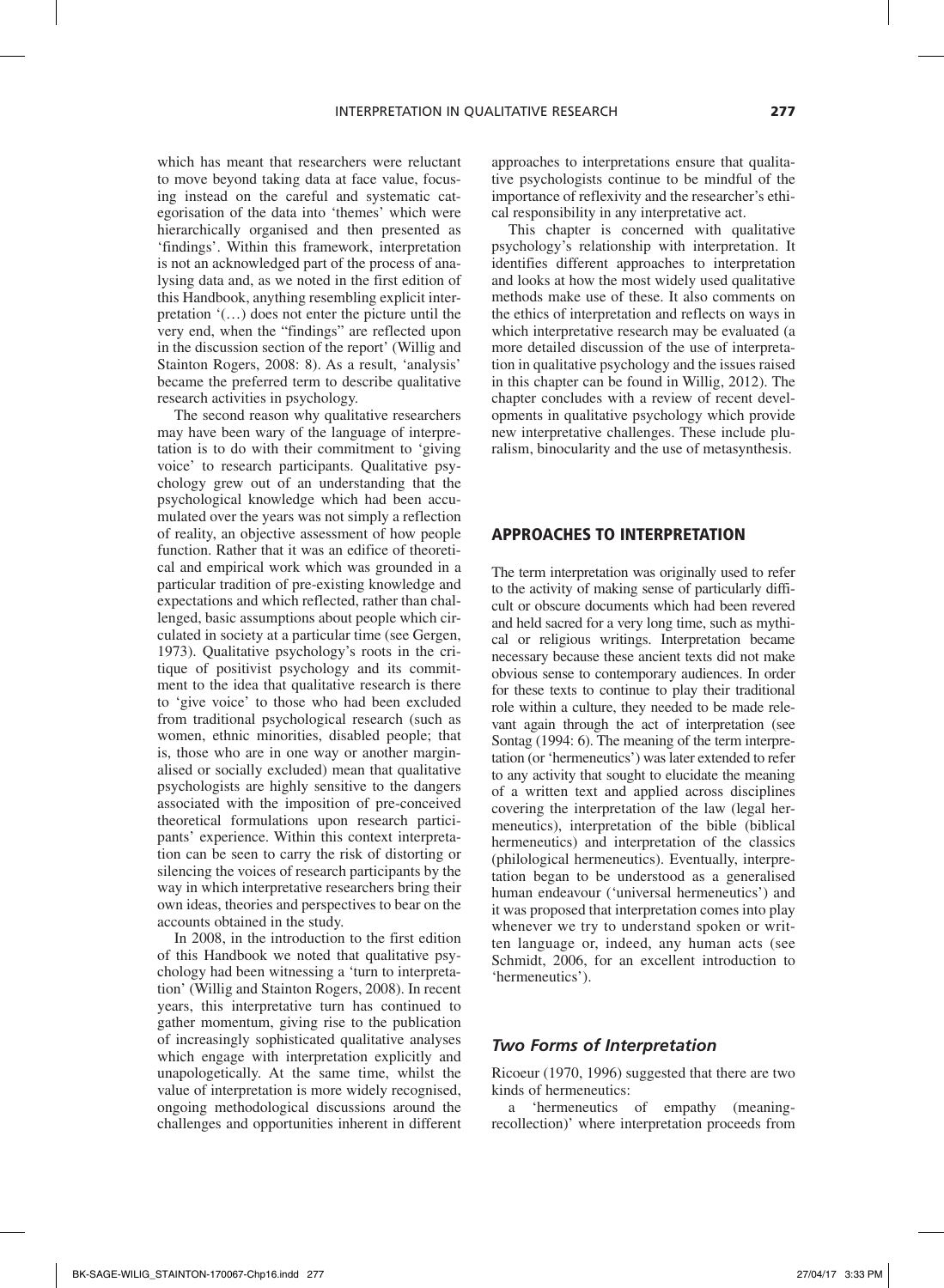the bottom-up where the aim is to get closer to the intended meaning of a text;

a 'hermeneutics of suspicion' where interpretation is done top-down, generated on the basis of a 'suspicious' attitude which aims to reveal a deeper meaning beyond the surface.

He argued that these approaches to interpretation find different types of meaning in a text and generate different kinds of insights.

'Empathic' interpretations are motivated by a desire to get as close to the meaning of a text as possible by trying to understand it 'from within'. This means engaging with a text without importing theoretical concepts from the outside to make sense of it. 'Empathic' interpretations focus on what presents itself rather than what might be hidden; they seek to elaborate and amplify the meanings which are contained within a text rather than seeking to identify underlying structures that might have informed its manifest content. 'Empathic' interpretation involves paying attention to the characteristics of an account, making connections between its various attributes and noticing patterns. The aim of an 'empathic' interpretation is to gain a fuller understanding of what is being expressed rather than to find out what may be going on 'behind the scenes'. In other words, 'empathic' interpretations are concerned with how (rather than why) something is experienced and presented.

'Suspicious' interpretations, by contrast, seek to reveal a hidden meaning and in order to do this the researcher needs to interpret the clues contained within the text. This means that surface meanings (e.g. as contained in the words that are written/ spoken or the images presented) are not taken at face value but seen as signs which, if read correctly, will allow the researcher to access more significant, latent meanings.

Psychoanalysis (in its original 'classical' Freudian form) exemplifies 'suspicious' interpretation (see Ricoeur, 1970) by rendering apparently trivial or irrational phenomena (such as acts of forgetting or slips of the tongue) meaningful through following their traces right back to their origin so as to uncover their 'true' meaning. In order to be able to read the signs correctly and to decipher latent meanings, the 'suspicious' researcher requires a code with which to open up the text. This means that to produce a 'suspicious' interpretation the researcher needs to have access to a theoretical formulation which provides concepts that can be used to interrogate the text. 'Suspicious' interpretations seek to account for phenomena; as such they make sense of phenomena (be this a text, a symptom, a behaviour or a wider social phenomenon) by pointing to invisible underlying processes and structures which generate them.

Given the important role that prior knowledge of relevant theories plays in 'suspicious' interpretation, this approach to interpretation positions the researcher as an expert who has privileged access to the meaning of the phenomenon under investigation. This claim raises ethical questions that will be discussed later in this chapter.

'Empathic' interpretation does not share 'suspicious' interpretation's ambition to explain why something occurred or what structures, processes and/or causal mechanisms might have generated the observed phenomenon. However, 'empathic' interpretation offers more than a straightforward summary of what someone has said or done. Since all types of interpretation are carried out with the aim of amplifying meaning, interpretation inevitably means adding something to what is already there. What differentiates 'suspicious' from 'empathic' interpretation is that the former imports theoretical concepts from outside in order to make sense of the data, whilst 'empathic' interpretation seeks to elucidate meaning that is implicit in the data.

#### *The Hermeneutic Circle*

While Ricoeur highlighted the differences between these two approaches to interpretation very effectively, he did not suggest that one of them should be chosen over the other. Instead, Ricoeur (1996) drew attention to the fact that the two approaches produce different kinds of knowledge, with one type of knowledge offering understanding (on the basis of an 'empathic' stance), and the other developing explanations (on the basis of a 'suspicious' stance).

The two types of knowledge complement one another as neither one of them can generate satisfactory insights on their own. In fact, the interplay between 'empathy' and 'suspicion' in the search for understanding is the driving force behind the hermeneutic circle through which all interpretative activity must move. The concept of the 'hermeneutic circle' (see Schmidt, 2006: 4 for a helpful account) acknowledges the impossibility of approaching a phenomenon without adopting a particular perspective in relation to it. Without adopting a standpoint we would not be able to find meaning in what we encounter, and so we need to draw on some ideas and assumptions in order to begin to make sense of it. At the same time, we do not simply project our expectations onto a blank screen in the outside world and then find what we are looking for. We do encounter something which we then make sense of with the help of the ideas and assumptions we brought to the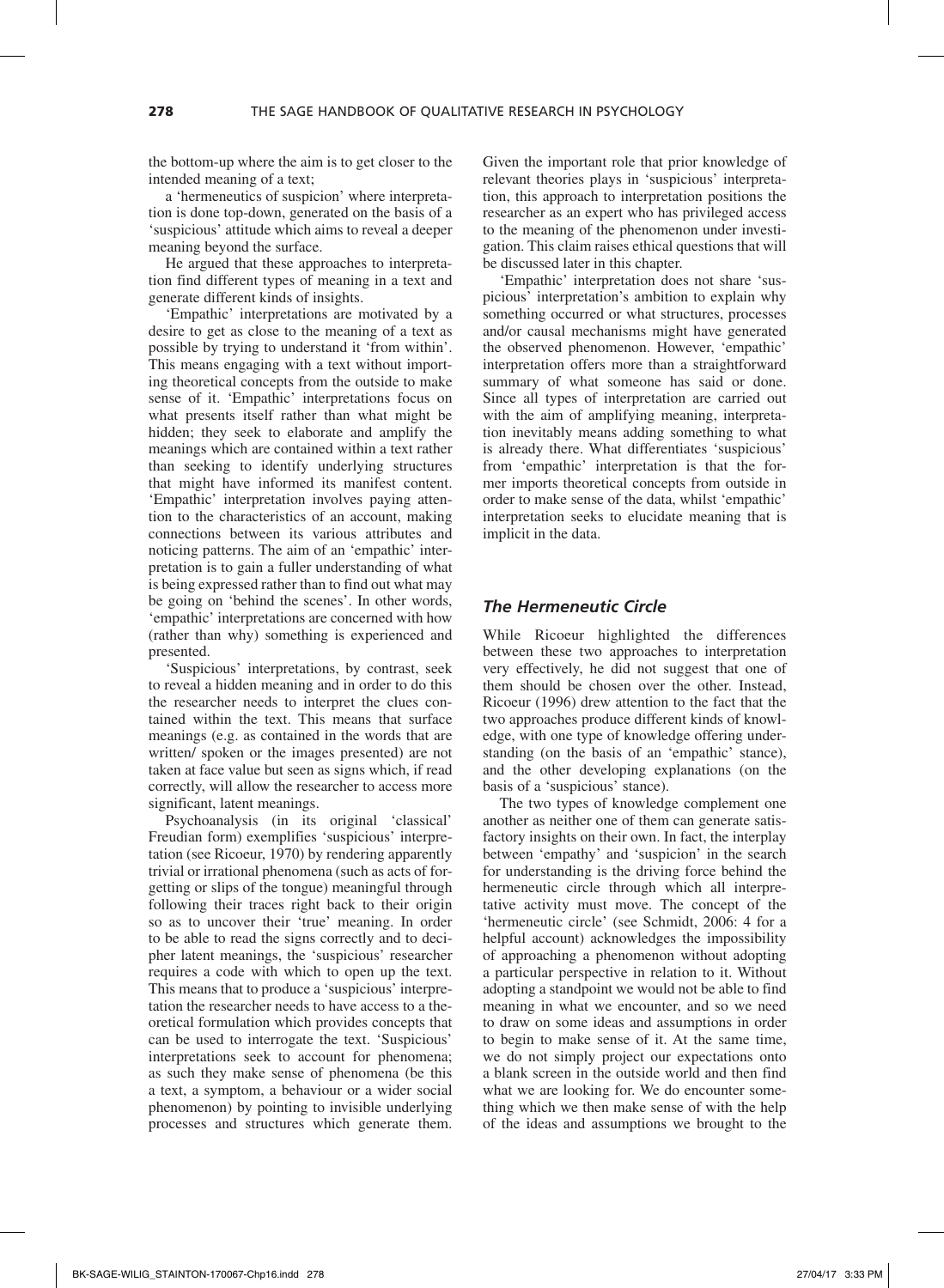task. In the process of the encounter between our ideas and the world, our ideas about the world are modified in order to accommodate what we have encountered.

This process is contained within the notion of interdependency between the parts and the whole whereby the parts of a whole (for example, the words within a sentence) can only be understood on the basis of an understanding of the whole even though the whole itself can only really be grasped if we understand the meaning of the parts. So when we read a sentence, we notice that an understanding of the entire sentence helps us to make sense of the meaning of individual words. For example, the word 'blind' has a different meaning depending on the context within which it is used – such as 'Please, draw the blind' compared with 'She has been blind from birth'. At the same time, we also know that if we did not understand the meaning of individual words in the first place, we would not be able to form an understanding of the meaning of the whole sentence.

The hermeneutic circle demonstrates this interdependency between the parts and the whole in the process of making sense of something. It acknowledges that it is the relationship between the old that is already known (in the form of the interpreter's presuppositions and assumptions which are informed by tradition and received wisdom) and the new that is still unknown (in the form of the phenomenon that presents itself), together which makes understanding possible (see also Gadamer, 1991; Schmidt, 2006: Chapter 5). It follows that the process of searching for understanding always requires an element of empathy as well as an element of suspicion.

# Qualitative Research Methods and Interpretation

Although the creation of new understanding always requires an interplay between a hermeneutics of empathy and a hermeneutics of suspicion, there are differences in the extent to which qualitative methods are committed to one or the other approach to interpretation. Some methods (e.g. descriptive phenomenology) attempt to stay as close to the data as possible, seeking to capture the experiential world of their research participants without transforming it into evidence of underlying psychological structures or mechanisms. Others (e.g. psychoanalytic approaches) aim to uncover deeper layers of meaning in the data by going beyond the manifest content of what research participants are saying about their experiences in the search of explanations for what presents itself. Yet others (e.g. ethnography) involve a continual back-and-forth between an 'empathic' and a 'suspicious' stance in order to generate better overall understanding.

In order to map out how the most widely used qualitative methods engage with interpretation, we can place them on a continuum with *empathic interpretation* at one end and *suspicious interpretation* at the other (see Figure 16.1). A method's position on the continuum is determined by the research questions it seeks to answer, its use of theory and its relationship with the data. Locating a qualitative method on a continuum of orientations to interpretation can help us to think through the theoretical, practical and ethical implications of using the method; it should also assist us in evaluating qualitative research more effectively



Figure 16.1 Continuum of approaches to interpretation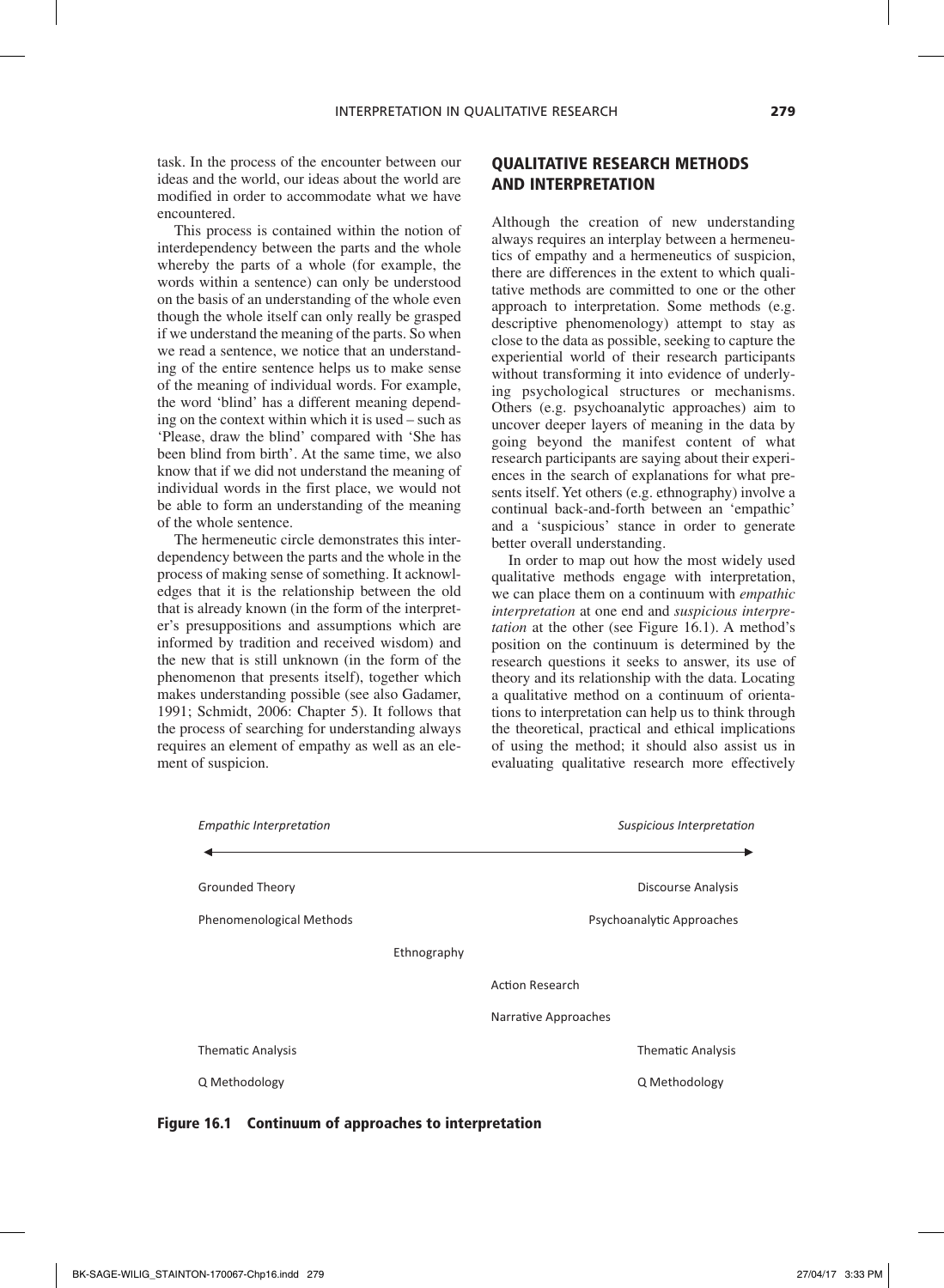as evaluation criteria will differ depending on the approach to interpretation taken in the research.

The choice of terminology (*empathic* and *suspicious*) does not imply a value judgement regarding the desirability of the different styles, although I acknowledge that 'suspiciousness' is likely to be perceived as less desirable than 'empathy', particularly amongst psychologists. However, following Ricoeur, we need to remember that all approaches to interpretation have something to offer. We just need to make sure that we are aware of what a particular style of interpretation can and cannot deliver, what kind of insights it can generate and what its place may be within the wider project of the search for understanding.

In what follows I illustrate the interface between different qualitative methods and approaches to interpretation by reviewing the location of a range of methods on the continuum. Some methods map onto the continuum more easily than others and I have selected those which will serve the purpose of clarifying the relationship between a method's theory-base and its orientation to interpretation.

I have placed Phenomenological methods (Chapters 11 and 12) and Grounded Theory (Chapter 14) at the *empathic* end of the continuum. As it is primarily a research method's relationship with theory that determines its place on the continuum, both grounded theory and phenomenology qualify for this position. Phenomenology, with its mission of getting as close as possible to the quality and meaning of research participants' experiences by bracketing any expert knowledge and theories the researcher may already have about them, explicitly aligns itself with an empathic approach to interpretation. Interpretative phenomenological research (e.g. Chapter 12) is slightly more open to the idea of the researcher bringing meaning to the data by approaching it with their own pre-suppositions and expectations than descriptive phenomenological research would be. However, both methodologies caution against interpreting data through pre-established theoretical frameworks and both are committed to entering the phenomenon that presents itself in order to try to understand its meaning and significance 'from within'.

Grounded Theory, which was conceived in order to facilitate a process whereby new theories can be developed from data, would also need to be placed very close to the empathic position. As outlined in Chapter 14 in this volume there are marked differences between grounded theorists in terms of the strategies which they recommend to facilitate theory generation, with some (e.g. Glaser, 1992) advising against approaching the data with anything other than an open mind whilst others (e.g. Strauss and Corbin, 1990/1998)

recommend the use of a coding paradigm to sensitise the researcher to the role of process and context, and yet others (e.g. Charmaz, 2006) emphasise the role of the researcher in constructing theoretical understanding. Despite these differences, I would argue that since theory is the end product of grounded theory research rather than its starting point, grounded theory is a data-driven, bottom-up method which therefore belongs near the empathic end of the continuum.

Moving towards the midpoint of the continuum, we find Ethnography (Chapter 3). The aim of ethnographic research is to obtain an insider view of a particular dimension of people's everyday lives by participating in it, overtly or covertly, for a sustained period of time. Although the ethnographic researcher enters the field with an open mind and although the research question driving ethnographic research is usually an open question about the meaning of a phenomenon to a group of people, I would argue that there is a theoretical basis to such research in that ethnographic researchers are concerned with the meanings and functions of specific cultural practices. So whilst ethnographic researchers are open as to the precise nature and content of people's actions within specific contexts, they do presume that people's actions have cultural and symbolic meaning and that such meanings are significant. As Griffin and Bengry-Howell (2008: 16) point out, 'Ethnography is founded on the assumption that the shared cultural meanings of a social group are vital for understanding the activities of any social group'.

I have placed ethnography in the middle of the continuum because it is committed to a theoretical base which directs the researcher's attention to certain aspects of the data by supplying the researcher with sensitising concepts such as the notion of 'cultural practice' or 'cultural meaning', whilst at the same time demonstrating theoretical humility and an attitude of not-knowing, as the researcher is seeking to understand what is going on from the point of view of those who are involved in the action. The ethnographer rejects the role of expert and aspires to maintain a flexible and reflexive stance despite their theoretical commitments which suggests that the mid-point of the continuum is perhaps the most appropriate place for this approach.

Moving a little further along towards the *suspicious* end of the continuum I have placed Action Research (Chapter 4). Like ethnography, action research seeks to better understand the perspectives of its research participants and it distances itself from an expert role for the researcher. Action research seeks to develop practical knowledge through engaging in collaboration with research participants with the aim of bringing about some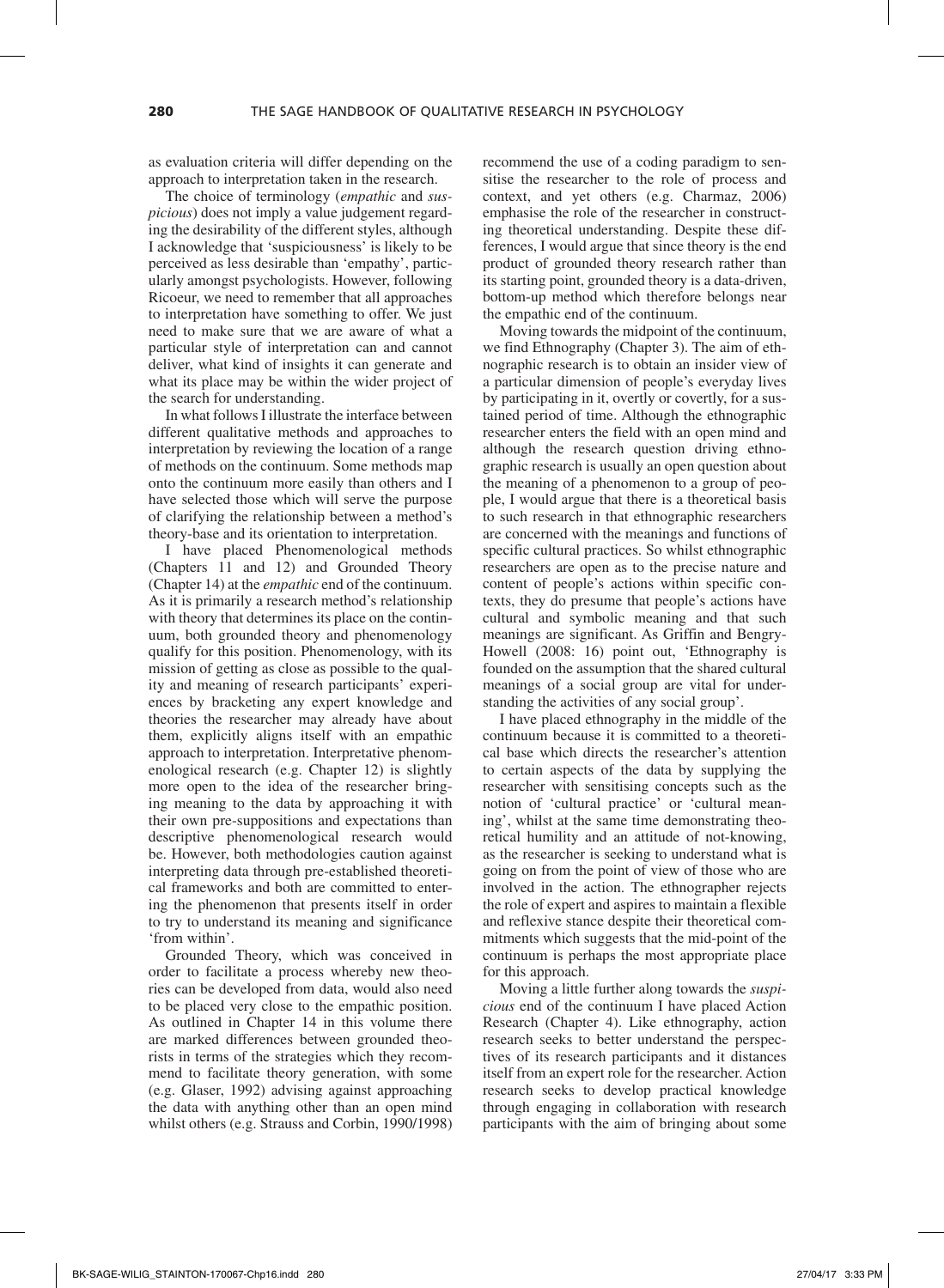improvement in their everyday lives. The nature and direction of this change emerges from consultation with the research participants. As with grounded theory, the development of a theoretical understanding (in this case, of some aspects of social change) comes about as a result of conducting the research. This could indicate that action research should have its place near the *empathic* end of the continuum. However, I think we need to acknowledge that action research does rely upon a theoretical base which takes the form of a series of commitments including the belief that the most effective way of bringing about an improvement in people's quality of life is through forms of collective action, the belief that it is social practices which inform how people experience aspects of their lifeworld, and the belief that it is these practices that need to be modified in order to enhance individuals' well-being. Action research is 'a value-based practice, underpinned by a commitment to positive social change' (Kagan et al., 2008; see also Chapter 4 this volume) with 'social change' being defined as involving the redistribution of power in one way or another through empowering those who traditionally have little control over the conditions in which they live and work. Some action researchers are committed to sophisticated theoretical frameworks (e.g. Feminism or Marxism) which provide them with a theoretical toolkit and a series of hypotheses about social processes which will inform the ways in which they interpret the data. This type of action research would need to be placed even closer to the *suspicious* end of the continuum than less theory-driven form of action research.

Narrative approaches to qualitative research (Chapter 10) are particularly difficult to place on our continuum because there are such a variety of versions of narrative research which are concerned with different aspects of story-telling (see Smith and Sparkes, 2006, for a review of differences in approach and tensions within the field of narrative inquiry). Narrative researchers do share an interest in the stories people tell and in how people organise and bring meaning to their experience through constructing narratives about their lives. However, some narrative researchers are primarily concerned with the content of a story whilst others are particularly interested in a story's structure and form, its internal organisation and use of linguistic features. This suggests that some forms of narrative research are more psychological in orientation in that they explore the relationship between the stories that are told and the story-tellers' subjective experiences (thus adopting a phenomenological perspective), whilst others focus on the narrative strategies through which particular versions of human experience may be constructed (reflecting a discourse analytic orientation). It seems to me that a phenomenologically-inflected version of narrative research is less theory-driven and, therefore, would need to be placed closer to the *empathic* end of our continuum than a discursively-oriented version which needs to make use of theoretically-derived conceptual tools in its search for evidence of the various discursive strategies which are used in constructing a story and its characters. However, I would also argue that all narrative research is theory-driven, in that the researcher's theoretical premise (i.e. that telling stories is fundamental to human experience and that people make their lives meaningful through constructing narratives) will lead them to look for stories in their data. Because of this feature of narrative research I have placed this approach nearer the *suspicious* end of the continuum.

Psychoanalytic and discourse analytic approaches (see Chapters 6, 7 and 8 in this volume) are both placed at the *suspicious* end of the continuum. This may come as a surprise as these two approaches appear to have little in common given that one of them is concerned with internality (psychoanalysis) whilst the other focuses on the social construction of meaning through the use of language within specific social contexts (discourse analysis). However, both are theory-driven and take a topdown approach to interpretation in that they come to their data with a set of conceptual tools derived from theory. Both psychoanalytic and discursive approaches take a theoretical understanding of their subject matter (the 'psyche' in psychoanalysis and 'discourse' in discourse analysis) as their starting point and then read their data through this lens. Here, the theory underpinning the method of analysis provides the researcher with a clear direction as to what is of interest to the analysis and what is not, and it equips them with specific questions to ask of the data in order to drive the analysis forward. For example, theoretical constructs that can be mobilised by a discourse analytic researcher include 'discourse', 'discursive construction', 'interpretative repertoire', 'discursive strategy' and 'positioning' (amongst others) whilst psychoanalytic interpretations are informed by notions of emotional investment, the importance of relations within the family of origin, and the role of unconscious motivations (e.g. the need to defend against anxiety).

Thematic analysis (Chapter 2) appears at both ends of the continuum, indicating that it can be used to generate both *empathic* and *suspicious* interpretations. Thematic analysis is a method of analysis which helps the researcher identify patterns in the data. It guides the process of identifying themes in the data which capture meaning that is relevant to the research question. This means that it is the research question which will determine which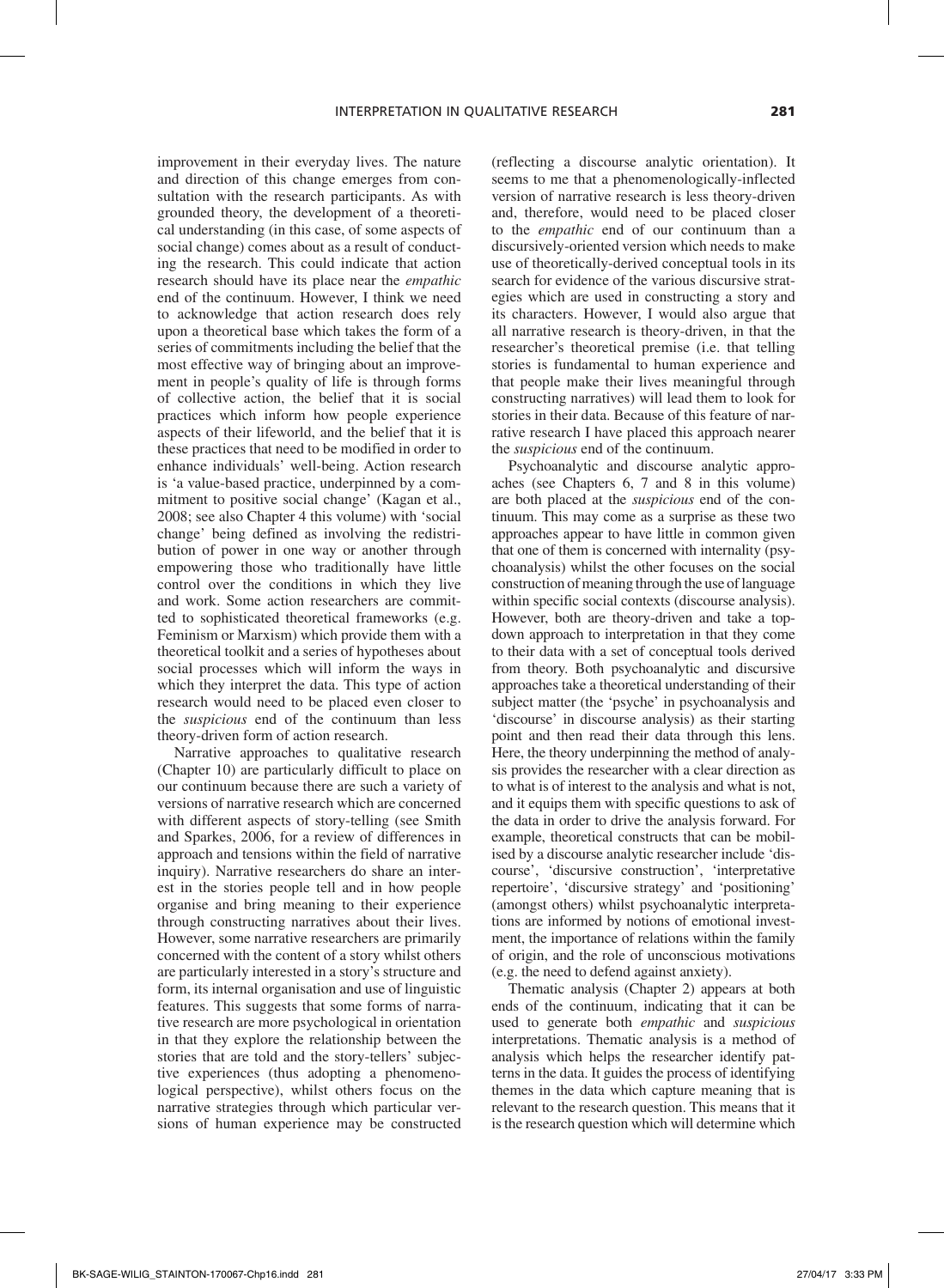approach to interpretation is used in the analysis. In order to conduct a meaningful thematic analysis, the researcher needs to decide what these themes represent; and this decision will be informed by the particular research question the researcher has set out to address. A theme could represent a discursive construction, a thought, a feeling or a psychological mechanism, depending on what it is the researcher was looking for in the data. For example, themes could be taken at face value and understood as reflections of research participants' thoughts and feelings which would give the analysis a phenomenological inflection and place it near the *empathic* end of the continuum. Alternatively, the researcher could approach the themes identified in the analysis as something which still needs to be explained and turn to theory in order to do that. This would move the analysis towards the *suspicious* end of the continuum. Thematic analysis can underpin both 'empathic' and 'suspicious' interpretations and to reflect this, it has been placed at both ends of our continuum.

Similarly, Q Methodology (Chapter 13) engages with both types of interpretation but this time at different stages of the research process. During the first stage where patterns are identified through 'inverted' factor analysis (acting as a pattern analytic) the researcher adopts an empathic orientation to interpretation to produce a factor summary which encapsulates the key meaning elements that constitute a factor's point of view. This is followed by a suspicious interpretative phase where the researcher uses abductive logic to resolve the anomalies presented in order to come up with an explanation of 'what is going on'.

# The Ethics of Interpretation

The process of interpretation poses significant ethical challenges because it involves a process of transformation. The material that is being interpreted is given new meaning by the researcher and this enables the researcher to shape what comes to be known about it. With this power to transform meaning comes responsibility. The researcher needs to reflect on what they are bringing to the material and the angle from which they are approaching it in their attempt to make sense of it. They also need to be mindful of the possible effects of their claims to know or understand something, especially if that something is somebody else's experience.

Suspicious interpretations in particular call for caution as here the researcher's adoption of the position of expert is based on the assumption that

they know better than the research participants themselves what their experience means. As suspicious interpretations are informed by theories about what motivates people's actions (such as unconscious forces, socio-economic structures, cultural discourses, social norms and imperatives) they do not take accounts of experiences at face value. Looking for meaning beyond research participants' own understanding of what motivates their actions can generate novel insights especially in situations where research participants themselves struggle to provide an explanation for their actions. However, it carries the risk of imposing theory-driven meanings upon the data which may misrepresent participants and their experiences, for example by pathologising them. Some researchers (e.g. Flowers and Langdridge, 2007) are very uncomfortable with researchers reading theoretically-derived meaning into the data, and argue that in order to avoid the risk of misrepresentation it is better not to engage in suspicious interpretation at all. Others (e.g. see Hollway and Jefferson, 2005) argue that it is a risk worth taking as moving beyond the meanings contained within participants' own accounts of their experiences provides an opportunity to gain a deeper understanding of what motivates people.

Interpretation in qualitative research clearly has an important ethical dimension and this means that researchers engaging in interpretation need to address ethical questions in relation to the interpretations they produce. There is the question about ownership. Who 'owns' the interpretation? Is it the researcher who produced it or is it the person who provided the account on which the interpretation is based? Another set of questions concerns the status of the interpretation. What does it provide information about? Does it actually tell us something about the phenomenon under investigation or does it tell us something about the interpreter and their assumptions and theoretical preferences ? How much of each of these is present in the interpretation and how do we know how much each of them contributed? Finally, there are ethical questions about the effects of the interpretation. What may be its wider social and psychological effects and, in particular, what may be its consequences for those whose behaviour has been interpreted in a particular way (see also Willig, 2012: Chapter 3, for a more detailed discussion of the ethics of interpretation)?

#### *Evaluation*

One more challenge that is associated with interpretation in qualitative research is to find a way of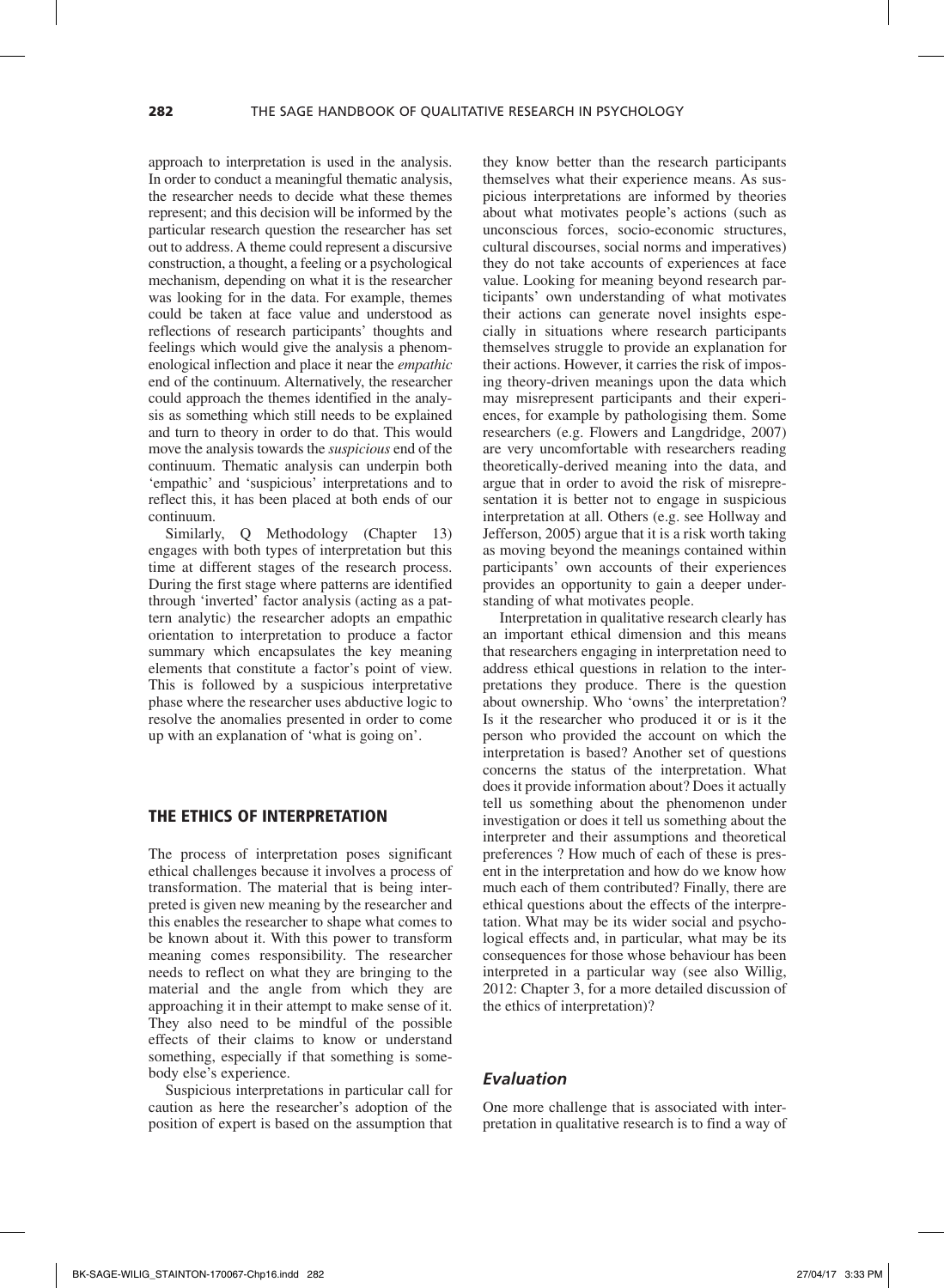evaluating interpretations. Given that interpretations are the products of a researcher's unique interaction with the data and of a process of meaning-making which can be informed by an empathic or a suspicious orientation, it is not so easy to establish what makes a 'good' interpretation.

As with any piece of qualitative research, an interpretation would need to be evaluated on its own terms by asking whether it has met its own objectives. Interpretative research can have very different goals; it can seek to capture the quality of an experience, or to identify underlying mechanisms or dynamics which generate the phenomenon under investigation. It can be concerned with understanding accounts of experience through the lens of existing theory, or it can seek to develop an entirely new theory. It can be empathic in orientation or it can be suspicious (or something inbetween or a combination of the two). It is only once the (intended) remit of the interpretation has been established that an evaluation can take place.

In what follows, I outline some strategies for validating interpretations and identify ways in which we may try to form a view about their usefulness. I draw on Williams and Morrow's (2009) very helpful paper on achieving trustworthiness in qualitative research to frame my discussion of these issues.

Williams and Morrow (2009: 577) propose three major categories of trustworthiness which they argue qualitative research ought to be concerned with. They are:

- 'integrity of the data'
- 'balance between reflexivity and subjectivity'
- 'clear communication and application of findings'.

My reflections on the process of evaluating interpretations is structured around these three categories. However, my operationalisation of them differs somewhat from Williams and Morrow's (2009) original version as I apply them to the evaluation of interpretations specifically.

#### *Integrity of the data*

This refers to the extent to which the data upon which an interpretation is based provide suitable and sufficiently rich material for the interpretation to be reasonably well grounded within it. To assess the 'integrity of the data' means examining the relationship between the data, and the claims that are made in the interpretation of it. As different approaches to interpretation require different types of data, it is important to ensure that the data that is being interpreted is compatible with the interpretative approach used. For example, in order to produce a convincing psychodynamic interpretation the researcher needs to have access to information about participants' early life and relationships with caregivers, whilst a credible phenomenological interpretation requires access to detailed first-person accounts of experiences the research participants have actually gone through themselves.

During the early stages of transformation of the data (from 'raw data' into some form of 'meaning units', for example) the researcher sets the scene for the types of interpretation they can then make of the data. For example, breaking up narrative accounts by extracting themes means that information about the structure and flow of the account is lost and its narrative dimension cannot be analysed (see McLeod, 2001; Sullivan, 2008). The 'meaning units' identified and refined during the coding process (be they themes, categories or discursive constructions) steer the interpretation in a particular direction and as a result alternative ways of giving meaning to the data are inevitably bypassed. It is crucial that the researcher reflects on the consequences of their chosen data-transformation strategies including those applied in the very early stages of the research as even the chosen transcription convention constitutes a form of interpretation (see Kvale, 1996; Emerson and Frosh, 2004).

Williams and Morrow (2009: 578) draw attention to the importance of the quantity as well as the quality of the data when they argue that 'quantity of data is key to filling out categories or themes in such a way that the reader is able to grasp the richness and complexity of the constructs under investigation'. This means that even where an interpretation comes across as plausible and interesting, the reader's confidence in its trustworthiness will be low unless there is evidence that the data on which it is based is sufficiently rich and comprehensive to convince the reader that the interpretation is grounded in the data and can account for a variety of related manifestations of the phenomenon under investigation. To conclude, evaluating an interpretation's trustworthiness requires careful scrutiny of its relationship with the data which have informed it.

# *Balance between reflexivity and subjectivity*

Checking the 'balance between reflexivity and subjectivity' involves asking questions about the relationship between what the data offer up and the researcher's own perspective on the subject matter. It involves paying attention to the interplay between the participants' voices (subjectivity) and the researcher's interpretation of their meaning (reflexivity) (Williams and Morrow, 2009: 579).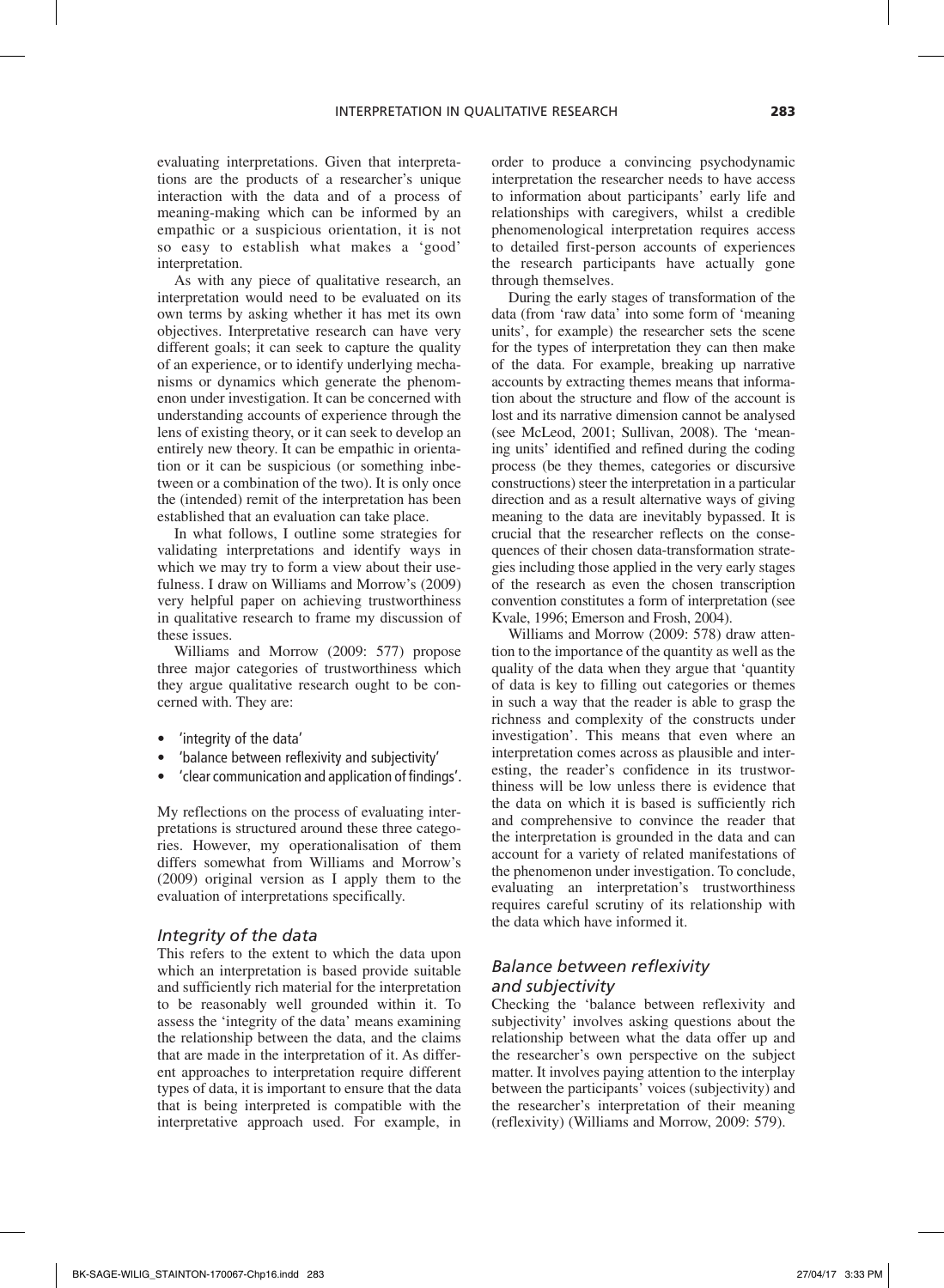The hermeneutic circle reminds us that in order to interpret an account the researcher needs to bring some pre-understanding with which to approach the text whilst at the same time being (and remaining) open to being changed by the encounter with the text. Interpretations of accounts produced by research participants, therefore, necessarily contain something that belongs to the researcher and something that emerges from the participants' accounts. What is seen as an acceptable balance between reflexivity and subjectivity will depend on the approach to interpretation taken by the researcher. For example, 'suspicious' interpretations invite more input from the researcher's chosen theoretical perspective than 'empathic' interpretations do. This means that an interpretation which claims to be informed by an 'empathic' approach to interpretation but which then proceeds to read participants' accounts through a highly prescriptive theoretical lens would need to be evaluated less positively than an openly 'suspicious' interpretation which has done the same.

The purpose of evaluating an interpretation is not to establish its absolute truth. Instead, evaluating an interpretation involves careful scrutiny of the balance between bottom-up (or participant-led) and top-down (or researcher-led) contributions to the meanings contained in the interpretation followed by reflection on the extent to which this balance is congruent with the researcher's declared approach to interpretation.

Strategies designed to increase the trustworthiness of interpretations such as participant validation or member checking are not appropriate to all types of interpretations. For 'suspicious interpretations', for example, a participant's lack of endorsement would not be a problem as the aim of the interpretation was not to reflect the participant's own understanding of their experience. Even a phenomenological reading can include interpretations of meanings which a participant may not necessarily recognise as their own (see Langdridge, 2007; Smith et al., 2009). However, if the aim of the research was to capture the meaning an experience has for a participant, then the participant's endorsement of an interpretation is a valid criterion for the trustworthiness of the interpretation. By contrast, if the aim of the interpretation was to identify an unconscious motivation, for example, then the participant would not be in a position to validate the interpretation and participant validation would cease to be a meaningful criterion to assess trustworthiness (see Hollway and Jefferson, 2000).

'Bracketing' requires the researcher to scrutinise their own assumptions and investments in particular ideas and perspectives, to be aware of them as something that belongs to them and to

hold them lightly and flexibly during the process of data analysis. Williams and Morrow (2009: 579) argue that qualitative researchers need to 'recognise their own experiences as separate from the participants' stories' and bracketing helps them to do this. An interpretation which demonstrates the researcher's ability to maintain a critical distance to their own material is likely to be more convincing than one where the researcher fails to differentiate between their own views and experiences and those of their research participants.

Finally, remaining open to alternative interpretations is another strategy that can help to increase the trustworthiness of the analysis. However, different approaches to interpretation require different relationships with competing interpretative possibilities. More tentative, bottom-up approaches to interpretation allow the researcher to remain open to alternative readings throughout the coding process; in Grounded Theory, for example, a search for 'negative cases' forms part of the coding process. Any conceptualisations or hypotheses that emerge from this process are expected to be as data-driven as possible. By contrast, more prescriptive, top-down approaches such as psychoanalytic case studies draw on preexisting theoretical constructs in order to make sense of the data and, therefore, necessarily close down alternative readings at a much earlier stage in the research process. Openness to alternative interpretations will then need to be demonstrated as part of a critical reflection on the results of the study.

# *Clear communication and application of findings*

Williams and Morrow (2009: 580) remind us that clear communication and application of findings are essential if a study is to have an impact. To have what Williams and Morrow (2009) call 'social validity', a piece of research would need to be useful and relevant to society in some way, for example by improving clinical practice, by changing the way social problems are addressed and managed or by revealing limitations in existing approaches to a particular subject matter. According to such a pragmatist perspective, a study's value depends upon its usefulness to society (however this may be defined).

Applied to the evaluation of interpretations it means that here we are not so much concerned with an interpretation's validity but with its consequences. Having access to an interpretation can change the way in which people frame their experiences and position themselves in relation to them. They can become tools for action because they mediate people's relation to the world (see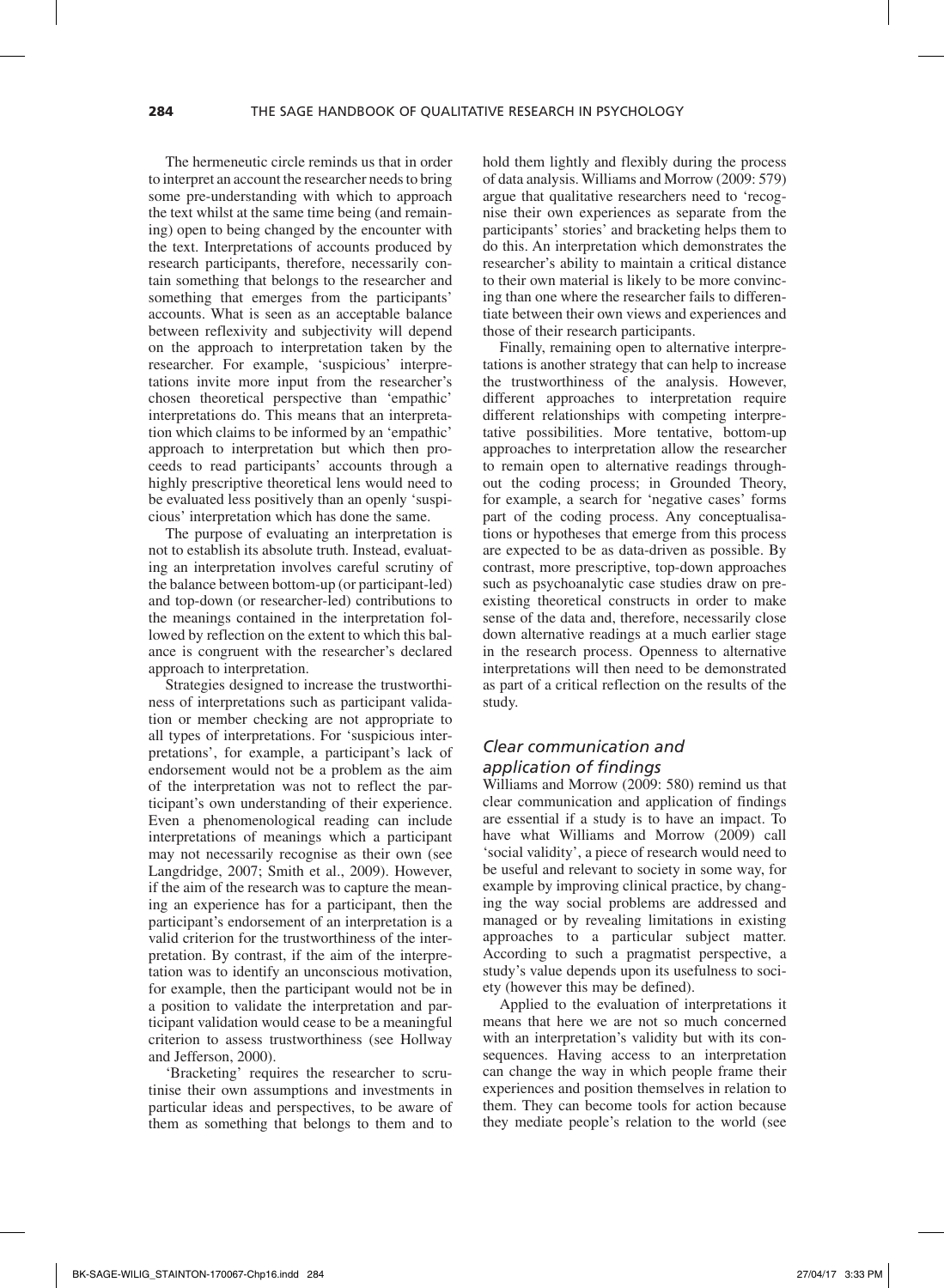Cornish and Gillespie, 2009: 802). The pragmatic value of an interpretation can be assessed by asking whether it serves the purpose for which it was conceived and whether it helps the researcher pursue their wider project. This indicates that an interpretation can only have pragmatic value, if there is such a project. However, most research questions in qualitative psychology seem to be informed by wider social or psychological concerns and many researchers are motivated by a desire to contribute to some improvements in people's quality of life.

In addition, an interpretation could be useful in ways that the researcher had not anticipated. A pragmatist perspective does not specify whose vision of 'social usefulness' a piece of research should speak to; it merely requires that it should be evaluated in terms of its usefulness. A pragmatist evaluation of an interpretation necessarily involves moral choices about whose interests ought, and which ought not, to be served by it.

#### Recent Developments

The final section of this chapter is concerned with recent developments in qualitative psychology which offer new perspectives on interpretation. I shall focus on pluralism, binocularity and the use of metasynthesis as I believe that these offer opportunities for interpretation that transcend method-specific meaning-making. All three of these research strategies seek to integrate insights from two or more qualitative analyses. Pluralism and binocularity attempt to do this across methods whilst metasynthesis integrates results from several studies using the same (or very similar) method(s). Interpretation plays a significant role in this process of integration which is why these three methodologies provide qualitative psychologists with an opportunity to further explore the interpretative possibilities inherent in qualitative research. I anticipate significant further development in these areas in the near future.

### *Pluralism*

In recent years, qualitative psychologists have begun to welcome methodological pluralism as a way of opening up qualitative research. Pluralist research is based on the premise that there is never a single truth that can be discovered about a phenomenon and that different research methods can illuminate a phenomenon from different angles. Using more than one method allows the researcher to generate a wider range of insights and therefore perhaps also a more complete understanding of the phenomenon. Frost (2009b), who has contributed significantly to promoting methodological pluralism (2009a, 2009b, 2011), points out that combining different qualitative approaches within the context of one study allows for a multi-layered understanding of the data. This then enables the reader to select those aspects which have meaning and value to them and which speak to their interests and concerns. A multi-layered reading of the data, therefore, has the potential to appeal to diverse interests.

A pluralist approach to qualitative research also allows researchers to examine epistemological tensions between different qualitative methods and to reflect on the implications of this for the kinds of insights generated by them. The Pluralism in Qualitative Research project (see Frost, 2009b) which compared different researchers' different interpretations of the same data set is a good illustration of this type of work, as is Lyons and Coyle's (2007) discussion of a range of readings of one and the same data set produced by different qualitative approaches.

Another way of practising pluralism in qualitative research is to analyse data repeatedly using different versions of the same approach. Frost (2009a) reports a study in which she applied a 'within-method pluralistic approach' in her analysis of an interview with a woman about the experience of the transition to second-time motherhood. Frost used different styles of narrative analysis, one after another, in order to produce several layers of analysis of the data. Each new layer added depth and texture to the interpretation. Approaching the interview through the perspective of Labov's (1972) model allowed Frost to identify the narrative structure of the account whilst viewing it through Gee's (1991) model helped her to gain a deeper understanding of the meanings contained within the elements of the story told in the interview and to explore the interviewee's beliefs and motivations. The use of reflexive awareness in a further reading of the text, this time with the aim of examining the effects of the interviewer's presence during the interview, allowed Frost to find alternative meanings in her interviewee's comments, and to adjust her understanding of the account in the light of these. Finally, a focus on the interviewee's use of metaphors and similes generated further insights into the emotional impact of second-time motherhood upon the interviewee.

A pluralistic approach to qualitative research seeks to amplify meaning in a way that reflects human experience which is itself complex, multilayered and multi-faceted. Pluralism adopts a decidedly anti-reductionist stance and rejects the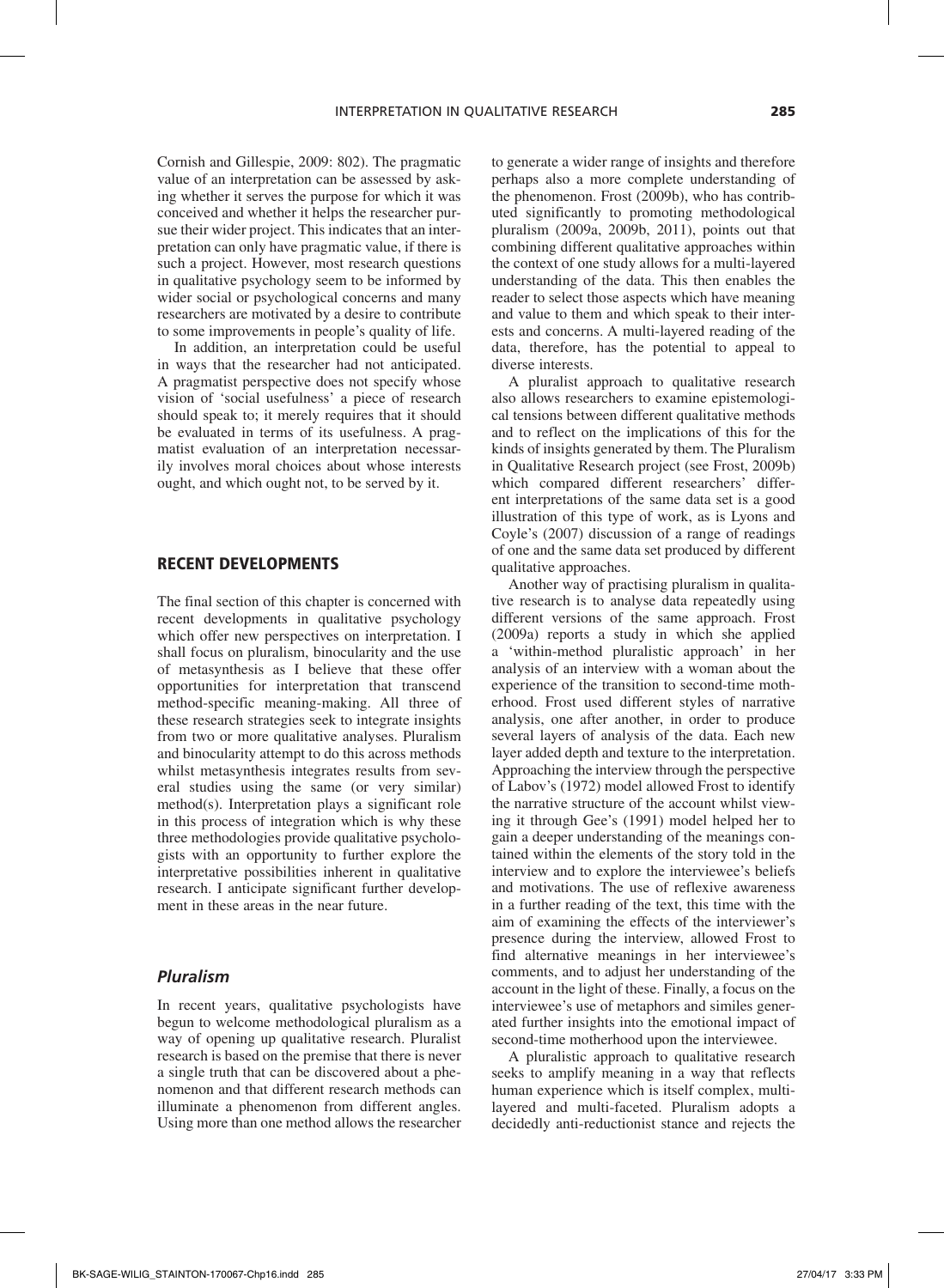idea that the meaning of a phenomenon can be pinned down once and for all. From an ethical perspective it could be argued that pluralist research avoids the pitfalls of mono-method interpretations which, especially if they adopt a 'suspicious' orientation, can impose meaning on the data and close down alternative readings. When a 'suspicious' interpretation forms part of a pluralistic reading and sits alongside other perspectives on the data, it loses some of its power in the presence of several interpretations. In this way it is less likely that any one of them will be imposed to the exclusion of all other possibilities. Switching between interpretative lenses to produce a multi-layered reading of the data helps the researcher to remain open to alternative readings so that even when they engage in theory-driven, more prescriptive styles of analysis to generate 'suspicious' interpretations, they do not close down the analysis.

The extent to which pluralistic research seeks to integrate its diverse readings of the data will depend upon the degree of compatibility between the epistemological bases underpinning the analytic methods used to produce the various readings. If their compatibility is high, it may be possible to produce a coherent story about the phenomenon under investigation which draws on the various readings that formed part of the pluralistic analysis. If compatibility is low, the various interpretations of the data are not integrated and sit alongside one another. The latter option does not make the research incomplete; rather, it speaks to the idea that, as Frosh (2007) has argued, searching for coherent stories to make sense of the data is perhaps not an appropriate goal in qualitative analysis in the first place. This is because the desire to 'make sense' may lead the researcher to disregard the presence of the tensions and contradictions that characterise human experience itself. Frosh (2007: 638; italics in original) reminds us that 'the human subject is *never* a whole, is always riven with partial drives, social discourses that frame available modes of experience, ways of being that are contradictory and reflect the shifting allegiances of power as they play across the body and the mind'. If this is so, qualitative interpretations that 'make sense' of human experience may not be able to capture the fragmentary and contradictory aspects of human experience.

Of course, the presentation of multiple and potentially conflicting readings contains its own ethical challenges. As narrative researchers have argued (e.g. Murray, 2003), and as has been demonstrated in research exploring the role of meaning-making in coping with difficult lifeevents (Frank, 1995), telling coherent and meaningful stories about experiences helps people to accept and to feel able to live with changed life circumstances. A 'polymorphism of marginal,

"disintegrated" qualitative research' (Frosh, 2007: 644) may interfere with this process of developing coherent narratives to give meaning to unsettling experiences and an analytic strategy that seeks to 'disrupt' and 'disorganise' (Frosh, 2007: 644) may, therefore, conflict with research participants' own aim to 'make sense' of their experiences.

#### *Binocularity*

Binocularity is another expression of qualitative researchers' desire to produce a richer reading of their data than the adoption of a mono-method approach would allow. A binocular approach to qualitative analysis involves the examination of a data set through more than one lens during the course of data analysis (Frosh and Young, 2008). However, whilst a pluralist analysis allows different readings of the same data to sit alongside one another, leaving the reader to reflect on their relationship with one another, a binocular approach mobilises two analytic strategies that complement one another in order to produce a more complete reading of the data. Here, the two readings are intended to speak to one another and thus enable the researcher to combine the insights gained by each of them in order to produce a better understanding of the phenomenon.

For example, in their psychosocial analysis of narratives of brotherhood Frosh and Young (2008) produce an initial discursive reading of interviews in which they identify constructions of brotherhood and the discourses from which such constructions are drawn. This is followed by a second reading which deploys psychoanalytic interpretative strategies in order to 'thicken' the initial reading by focusing on emotionality which then allows the researchers to deepen their understanding of what motivates participants to talk about their brothers in the way that they do.

Similarly, Eatough and Smith (2008) work with two levels of interpretation, including an initial detailed phenomenological reading which produces a 'thick description', and a second reading based upon a more critical probing of the participant's sense making which informs an attempt to theorise the data, thus offering a deeper hermeneutic reading.

Another example of this type of work is Langdridge's (2007) critical narrative analysis (CNA) which seeks to offer a 'synthesis of a variety of analytical tools to better enable the analyst to work critically with the data and to shed light on the phenomenon being investigated' (Langdridge, 2007: 133). CNA works by combining aspects of phenomenological and narrative analysis.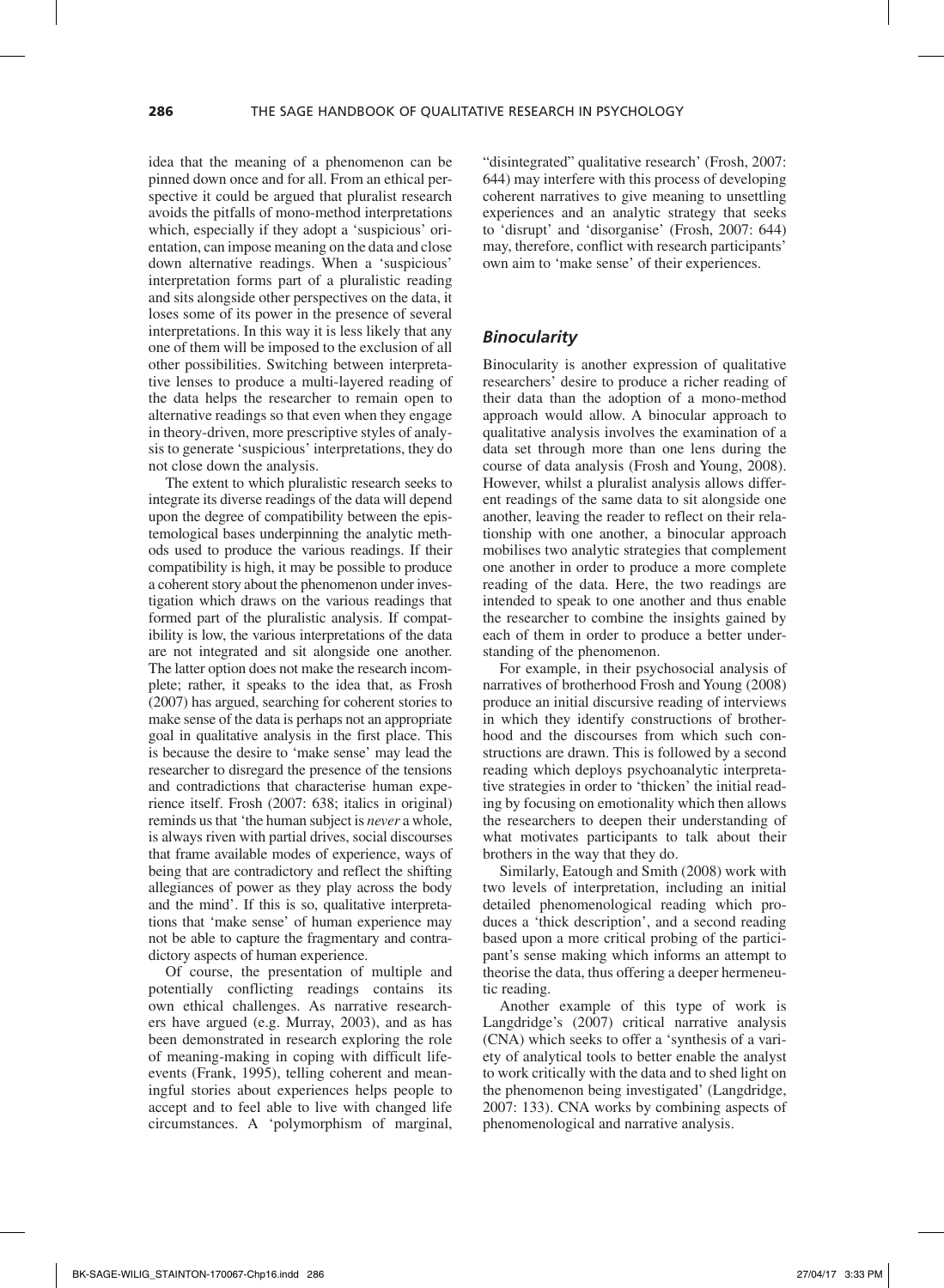Perhaps the most recent development in binocular research has been the attempt to combine Interpretative Phenomenological Analysis (IPA) and Foucauldian Discourse Analysis (FDA). Colahan (2014; see also Colahan et al., 2012) developed a dual focus methodology in order to investigate the experience of 'satisfaction' in longterm heterosexual relationships. He combined IPA and FDA in a cycle of analysis which allowed him to examine the interplay between language, culture and experience with the aim of developing an understanding of how participants experienced 'relationship satisfaction' within a particular social and discursive context. This is a welcome development as such a dual focus methodology allows researchers to situate subjective experiences within their socio-cultural contexts and thus expand the usual remit of IPA studies. It addresses the concerns of those who have criticised IPA for focusing on the individual and their immediate context rather than the wider social context within which the individual's experience is produced (e.g. Todorova, 2011). Smith (2011, 2012) has endorsed this as a fruitful future direction for IPA. However, by expanding its focus on social context, IPA would need to shift its epistemological position towards social constructionism. An alternative to expanding IPA's focus would be the adoption of forms of binocularity such as Colahan's dual-focus methodology.

Combining FDA and IPA aims to integrate the insights gained from each of these methods in order to produce a more complete understanding of the experiential phenomenon under investigation. Research questions driving this type of research are concerned with how lived experience is mediated by language. This means that the dual methodology researcher needs to address the question of how to synthesise the findings. Answers to this question will depend upon the researcher's conceptualisation of the relationship between 'discourse' and 'experience'. Possible conceptualisations include:

- 1 language-dominant ones which proposes that discourse constructs experience;
- 2 phenomenological ones which propose that experience pre-exists discourse but that discourse constrains how experience can be talked about;
- 3 positions in between such as one that proposes that discourse shapes experience by providing a context for it.

Depending on the researcher's preferred conceptualisation, the interpretative story told could be a top-down story (of how discursive resources produce particular experiential realities), a bottom-up story (of how experience is distorted, denied or silenced through discourses) or something in between (of how experience is transformed into accounts of experience through the use of available discursive resources).

Dual focus methodology is a very recent development and there are, as yet, not many published studies available for inspection. It will be interesting to see how researchers use this approach in future work.

#### *Metasynthesis*

The aim of metasynthesis is to produce '… a new, integrated, and more complete interpretation of findings that offers greater understanding in depth and breadth than the findings from individual studies' (Bondas and Hall, 2007a: 115). Metasynthesis has also been described as 'a goldmine for evidence-based practice' (Beck, 2009, cited in Ludvigsen et al., 2015). Qualitative research often has little impact on evidence-based practice due to the small number of participants involved in any one study. It is only when considered in aggregate that conclusions can be drawn which can be generalised to a population. Metasynthesis is one way of systematically aggregating, integrating and interpreting findings from a sample of qualitative research reports (Ludvigsen et al., 2015).

The earliest example of a metasynthesis in the literature appears to be Noblit and Hare's (1988) meta-ethnography which sparked off an interest in qualitative research synthesis. Researchers in nursing and health care research in particular embraced metasynthesis as a way of rendering qualitative research relevant and useful and the first metasynthesis in this field was published in 1994 by Jensen and Allen (Jensen and Allen, 1994). Sandelowski, Docherty and Emden (1997) captured the mood at the time by arguing that '[t]he time also has come to recognise that calls for yet more research – to gain better understanding of events or to resolve patient and practice problems – do not necessarily entail the collection of yet more new data from already overburdened people' (p. 370).

With the exception of Conversation Analysis (see Chapter 5), qualitative psychology's interest in synthesising findings from different studies is more recent (see Shaw, 2012). This is surprising given that the use of qualitative research synthesis in order to help develop the evidence-base for psychological interventions is equally relevant in this field. It could be argued that qualitative studies in psychology have accumulated without much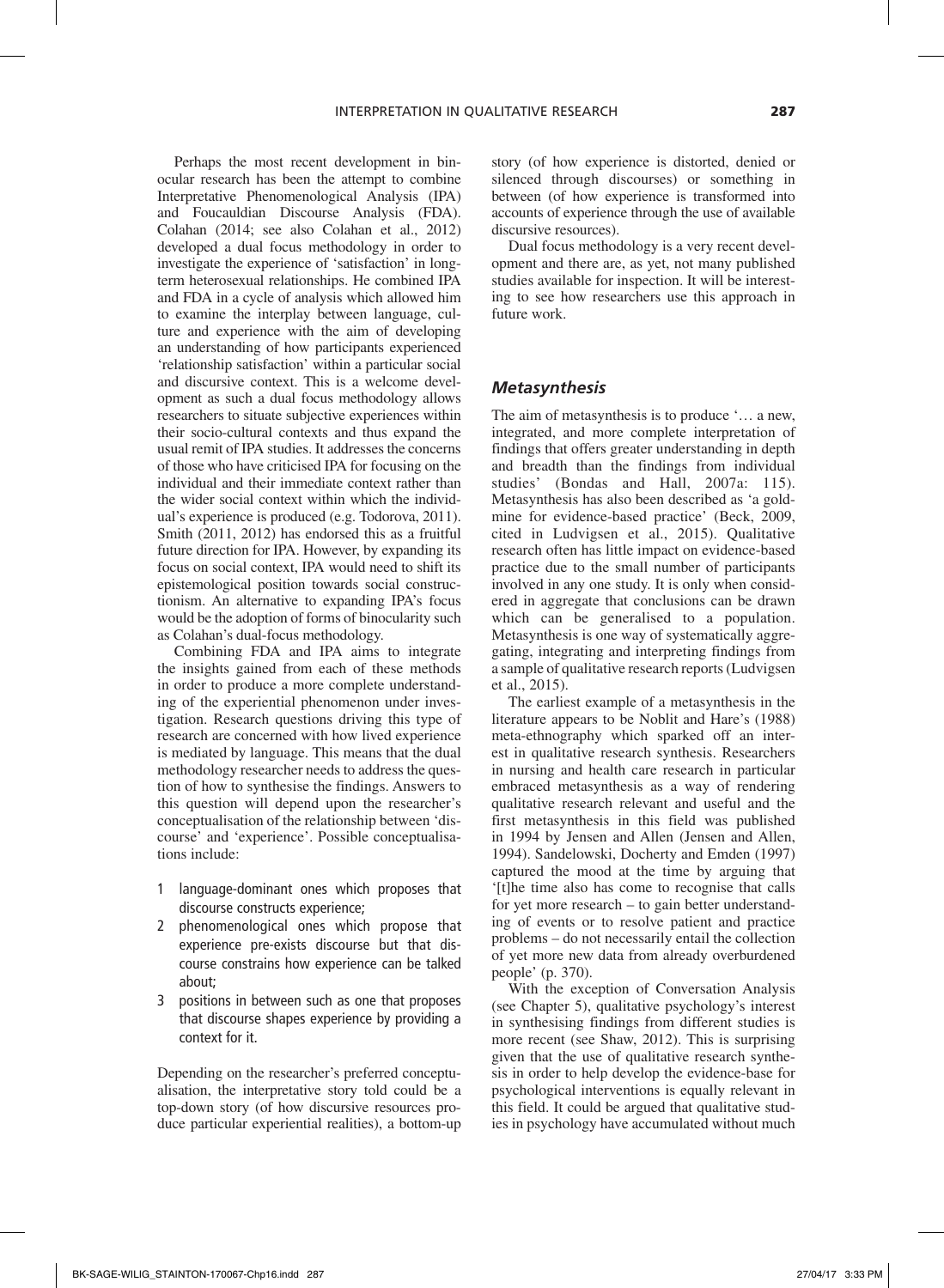attempt to produce a coherent body of knowledge just as had been the case in nursing and health care studies (Sandelowski et al., 1997: 365).

Qualitative researchers who want to embark upon metasynthesis research are well advised to first review the literature on how to conduct a metasynthesis, as there are a number of approaches to choose from. Although all approaches share the view that metasynthesis research is always interpretative and never simply aggregative, there are differences in the extent to which metasynthesists seek to develop new theories in addition to building cumulative bodies of knowledge. Some approaches seek to offer novel interpretations of existing findings whilst others are more concerned with bringing together existing findings in a way that makes them both accessible and useful practitioners and policymakers. Another difference between approaches concerns the extent to which metasynthesists try to stay true to the primary researchers' interpretations of their data. Whilst some authors encourage the reinterpretation of primary data (e.g. Ludvigsen et al., 2015), others (e.g. Weed, 2008) advise against this. There are also different views regarding the ideal number of studies to be included in a metasynthesis, with Kearney (2001) arguing that the larger the number of studies included, the more saturated and transferable the results; whilst Sandelowski, Docherty and Emden (1997) propose that using more than ten studies compromises the interpretative validity of the analysis. Finally, there are different views regarding the use of quality parameters to assess studies, whether or not to use standardised assessment tools and whether exclusion criteria in general should be predetermined or idiographic (see Weed, 2008).

Apart from these perhaps rather technical issues, metasynthesists need to concern themselves with the question of interpretation. Thorne (2015) draws attention to the difference between metasynthesis as a qualitative research method in its own right designed to uncover new layers of insight, and work that describes itself as metasynthesis which 'seem[s] to take advantage of the technical advice for finding and organising material, but do[es] not quite do anything truly synthetic with it' (p. 1347). She argues that for a metasynthesis to be considered 'a distinct piece of scholarly research and not merely an option for organising and displaying available literature in the field' (p. 1348), it needs to be interpretative rather than merely aggregative, it needs to interpret diversity within the body of studies, and it needs to place their findings within the socio-historical contexts within which they have been produced.

This means that metasynthesis is a method of interpretative analysis rather than a sophisticated type of literature review, and, as such, it needs to attend to

the complex conceptual and ethical issues outlined in this chapter. In fact, as Weed (2008) points out, the process of metasynthesis requires that the researcher engages in a triple hermeneutic whereby the interpretation of the metasynthesist is added to the interpretations of the original researchers and those of the research participants. The results of a metasynthesis, therefore, need to successfully integrate three levels of interpretation without losing significant aspects of meaning contained in each of them.

Metasynthesis is a challenging and timeconsuming process but its benefits are worth the effort. I am currently experiencing this myself as I am in the process of co-authoring a metasynthesis of phenomenological studies of the experience of living with terminal cancer (Willig and Wirth, in preparation). Reading, reviewing, coding, interpreting and synthesising 23 sets of results felt overwhelming at times and yet there is something very powerful in paying close attention to the voices of so many research participants (over 300 across the 23 studies) describing their experience of their final life challenge. It was also rewarding to see how a complex and yet coherent picture of the dimensions of this life challenge emerged from the process of coding and integrating the emerging themes across the papers. We have created 19 theme clusters whose meaning and significance we reflected on for some time before grouping them under the four headings: 'holding on to life', 'living with cancer', 'liminality' and 'trauma'. It was at this stage that we felt the most aware of our own contribution to the meaning-making process. At the same time, we felt that conceptualising and thinking about aspects of participants' accounts in terms of theoretical notions such as 'trauma' and 'liminality' allowed us to see more of the meaning and significance of the impact of living with terminal cancer than we might have done had we stayed at a more descriptive level. A particular challenge to the metasynthesist is to find a balance between integrating findings across studies and preserving the unique features of each study's findings. This is, of course, a challenge posed by all qualitative research when it seeks to capture a range of individuals' experiences in the form of shared themes (see Willig, 2015).

It could be argued that without conducting metasyntheses, qualitative psychology would be unable to access a significant dimension of the insights it has accumulated over the years and which can only emerge when findings from a range of studies are examined in relation to one another. It is good to see that increasing numbers of metasyntheses are now being published by qualitative psychologists (e.g. Bennion et al., 2012; Shelgrove and Liossi, 2013; Barker et al., 2014). Most (but by no means all) of these are in the field of health psychology and concern themselves with the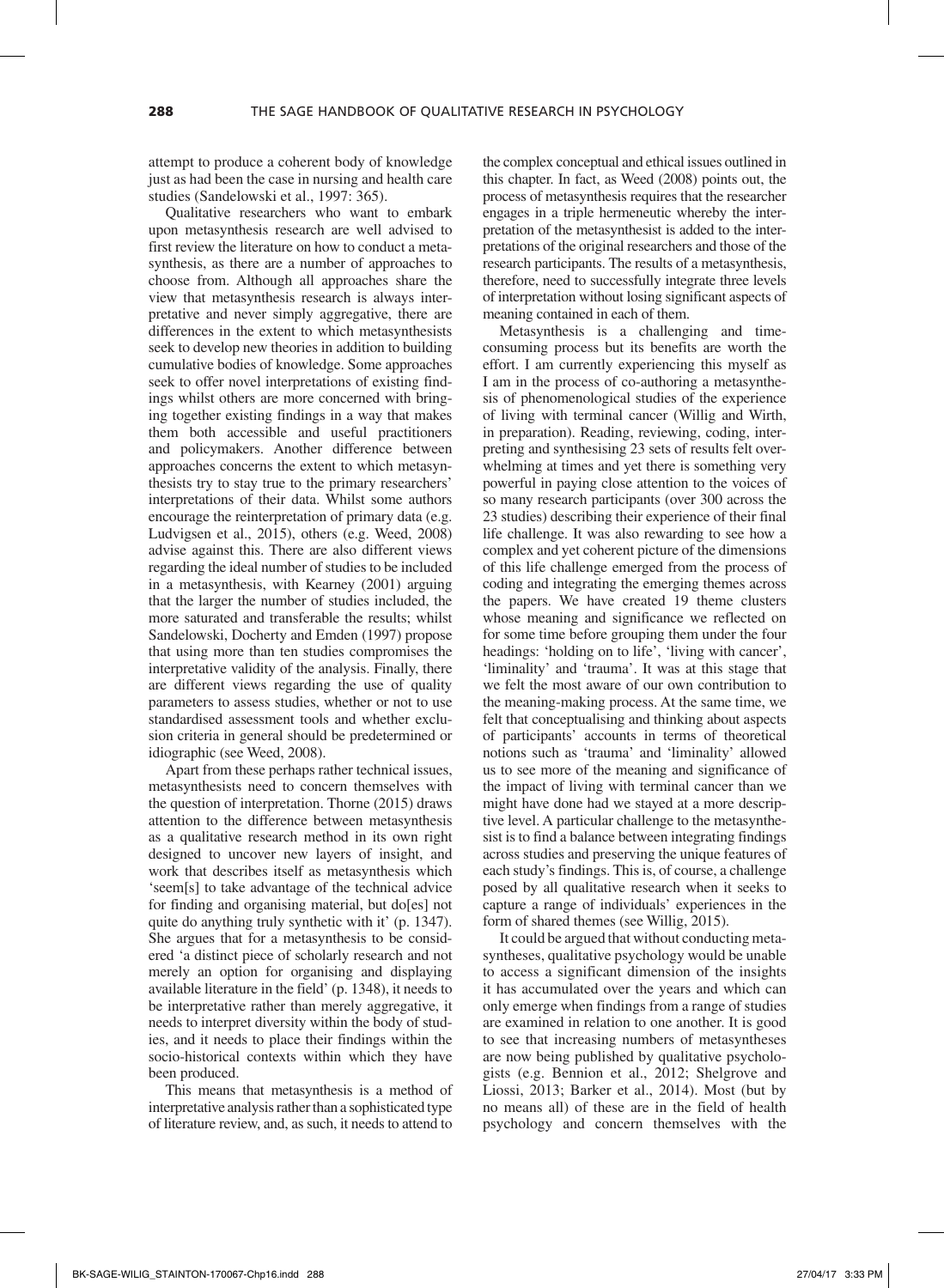experience of ill health, perhaps reflecting metasynthesis' historical association with nursing and health care studies.

# **CONCLUSION**

I hope I have been able to demonstrate that interpretation is an integral part of qualitative research. Any qualitative analysis of data constitutes an interpretation and it is, therefore, important that qualitative psychologists engage with the challenge of interpretation head-on. As I have argued in this chapter, decisions about how to approach interpretation, how to interpret ethically and how to evaluate an interpretation will need to be made as part of the process of designing and conducting a qualitative study. The more explicit we are about the approach we have taken, the more able the reader will be to appreciate and evaluate our research.

Recent work in qualitative psychology is taking the interpretative challenge further by exploring ways in which diverse interpretations and perspectives may be integrated in order to strengthen the impact of qualitative research. This is a welcome development which will advance qualitative psychology's methodological sophistication and its ability to address increasingly ambitious research questions.

# **REFERENCES**

- Alvesson, N. and Sköldberg, K. (2002) *Reflexive Methodology*. London: Sage.
- Barker, A.B., das Nair, R., Lincoln, N.B. and Hunt, N. (2014) Social identity in people with multiple sclerosis: a meta-synthesis of qualitative research, *Social Care and Neurodisability*, 5(4): 256–67.
- Beck, C.T. (2009) Metasynthesis: a goldmine for evidence-based practice, *AORN Journal,* 90(5): 701–10. doi: 10.1016/j.aorn.2009.06.025
- Bennion, A.E., Shaw, R.L. and Gibson, J.M. (2012) What do we know about the experience of age related macular degeneration?: a systematic review and meta-synthesis of qualitative research, *Social Science & Medicine*, 75(6): 976–85.
- Bondas, T. and Hall, E.O.C. (2007a) Challenges in approaching metasynthesis research, *Qualitative Health Research*, 17(1): 113–21.
- Charmaz, K. (2006) *Constructing Grounded Theory: A Practical Guide Through Qualitative Research*. London: Sage.
- Colahan, M. (2014) *Satisfaction in Long-term Heterosexual Relationships: An Exploration of*

*Discourse and Lived Experience*. PhD thesis, University of East London, UK.

- Colahan, M., Tunariu, A.D. and Dell, P. (2012) Understanding lived experience and the structure of its discursive context, *Qualitative Methods in Psychology Bulletin*, 13(1): 48–57.
- Cornish, F. and Gillespie, A. (2009) A pragmatist approach to the problem of knowledge in health psychology, *Journal of Health Psychology*, 14(6): 800–9.
- Eatough, V. and Smith, J.A. (2008) Interpretative phenomenological analysis, in C. Willig and W. Stainton Rogers (eds) *The SAGE Handbook of Qualitative Research in Psychology*, pp. 179–94. London: Sage.
- Emerson, P. and Frosh, S. (2004) *Critical Narrative Analysis in Psychology*. London: Palgrave.
- Flowers, P. and Langdridge, D. (2007) Offending the other: deconstructing narratives of deviance and pathology, *British Journal of Social Psychology*, 46(3): 679–90.
- Frank, A.W. (1995) *The Wounded Story Teller: Body, Illness and Ethics*. Chicago, IL: University of Chicago Press.
- Frosh, S. (2007) Disintegrating qualitative research, *Theory & Psychology*, 17(5): 635–53.
- Frosh, S. and Young, L.S. (2008) Psychoanalytic approaches to qualitative psychology, in C. Willig and W. Stainton Rogers (eds) *The SAGE Handbook of Qualitative Research in Psychology*, pp. 109–26. London: Sage.
- Frost, N. (2009a) 'Do you know what I mean ?': the use of a pluralistic narrative approach in the interpretation of an interview, *Qualitative Research*, 9(1): 9–29.
- Frost, N. (2009b) Pluralism in Qualitative Research: a report on the work of the PQR project, *Social Psychological Review*, 11(1): 32–8.
- Frost, N. (2011) *Qualitative Research Methods in Psychology: Combining Core Approaches*. Maidenhead: McGraw Hill/Open University Press.
- Gadamer, H.-G. (1991) *Truth and Method* (2nd revised edition, J. Weinsheimer and D.G. Marshall, trans.). New York: Crossroad.
- Gee, J.P. (1991) A linguistic approach to narrative, *Journal of Narrative and Life History*, 1(1): 15–39.
- Gergen, K.J. (1973) Social psychology as history, *Journal of Personality and Social Psychology*, 26(2): 309–20.
- Glaser, B.G. (1992) *Emergence vs Forcing: Basics of Grounded Theory Analysis*. Mill Valley, CA: Sociology Press.
- Griffin, C. and Bengry-Howell, A. (2008) Ethnography, in C. Willig and W. Stainton Rogers, W. (eds) *The SAGE Handbook of Qualitative Research in Psychology*, pp. 15–31. London: Sage.
- Hollway, W. and Jefferson, T. (2000) *Doing Qualitative Research Differently: Free Association, Narrative and the Interview Method*. London: Sage.